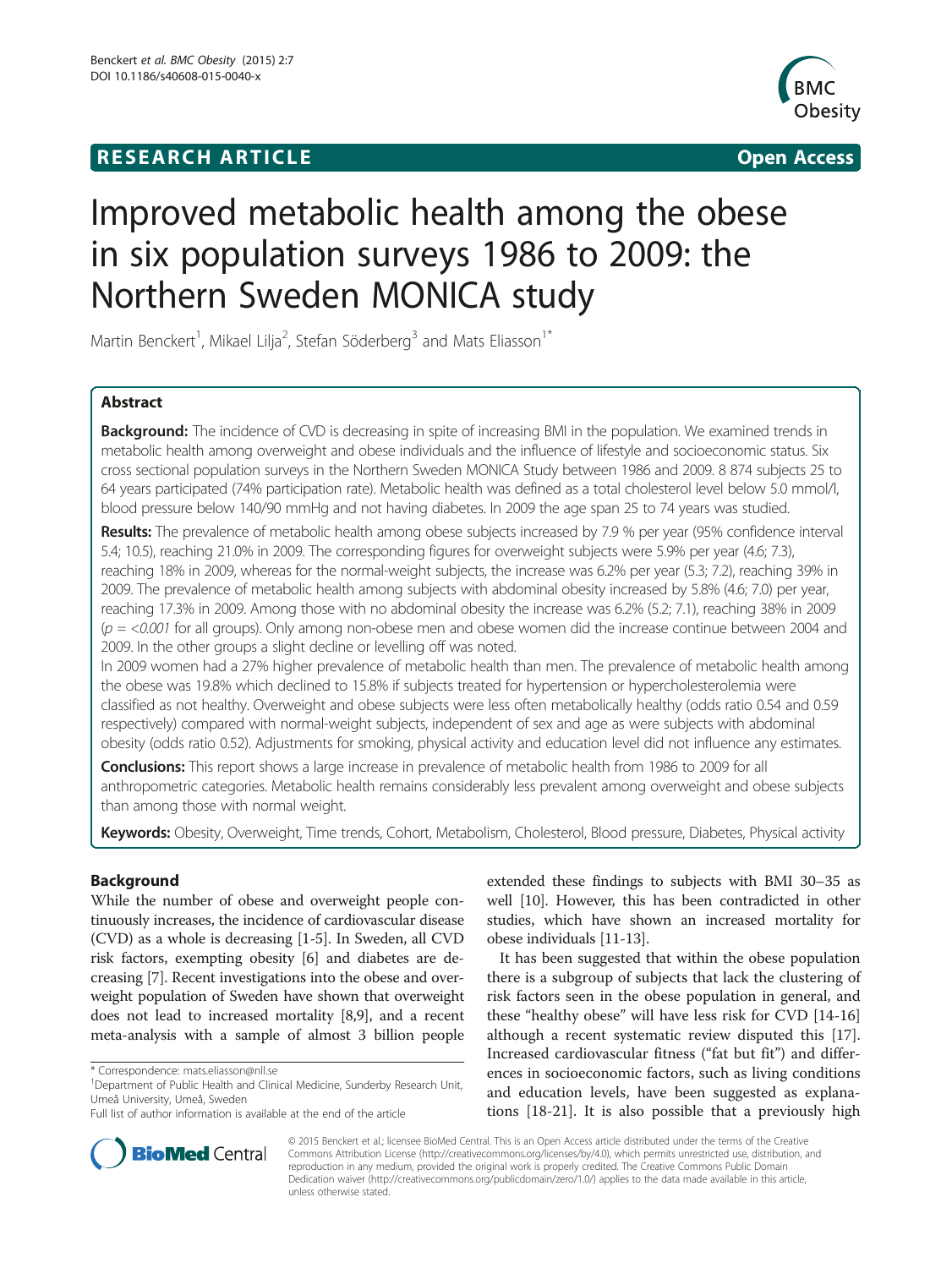level of CVD risk factors among the obese has decreased in parallel with, or even more so than, the decrease in the general population. No repeated cross-sectional population based studies has been published, to the best of our knowledge.

In this paper we report time trends over 23 years in the population of northern Sweden in the prevalence of metabolic health in obese and overweight versus normal-weight individuals, as well as in people with or without abdominal obesity. Further, we explore if physical activity, smoking and education modify the effect of obesity on metabolic cardiovascular risk factors.

## Methods

The Northern Sweden MONICA study conducted six population based surveys between 1986 and 2009 [\[7](#page-6-0)]. For each survey 250 men and 250 women from each 10 year age group were randomly sampled from population registers. For the time trend analysis we used ages 25–64 years and for the analysis of predictors in 2009 we used 25–74 years. Details on sampling, selection and measurement methods [[22](#page-6-0)], and data on non-participants [\[7](#page-6-0)] have been described previously.

The procedures were standardized across surveys. Subjects wore light clothes and no shoes. Weight was measured to the nearest 0.2 kg, and height to the nearest cm [\[3\]](#page-6-0). Waist circumference was measured midway between the lower rib margin and the iliac crest. Until 1994, a daily-calibrated balance scale was used, and from 1999 and onwards, an electronic scale was used.

Regarding physical activity, subjects were divided into two groups based on whether they performed at most two light walks per month or more frequent physical exercise. Subjects were divided by educational level into two groups based on whether they had any university level education or at most, secondary or vocational school education. Subjects who answered yes to the question "Do you have diabetes mellitus?" in the questionnaire were classified as having "known diabetes".

Normal weight was defined as body mass index (BM)I < 25, overweight as BMI between 25 and 30, and obesity as BMI > 30. Abdominal obesity was defined as a waist circumference > 94 cm for men and >80 cm for women.

A metabolically healthy individual, designated also as having metabolic health, was defined as not having hypertension or hypercholesterolemia, using cut-offs proposed by the Fifth Joint Task Force of the European Society of Cardiology and other experts on cardiovascular disease prevention in clinical practice [[23](#page-6-0)]. These levels were blood pressure <140/90 mmHg, total cholesterol <5.0 mmol/l, and no known diabetes, irrespective of treatment with anti-hypertensives or lipid-lowering agents. In an ancillary analysis only subjects without such treatment were classified as metabolically healthy.

MONICA is covered by multiple ethical permissions from The Regional Ethical Review Board, Umeå, Sweden, the latest in 2008. All participants gave written consent.

#### Statistical analysis

Statistical significance of differences between anthropometric groups was tested using  $x^2$ -tests where the variables were categorical and ANOVA where the variable were on a continual scale. Generalized linear models and logistic regression were used to adjust for differences in age and sex between groups and to calculate annual percent change. Time trends in the prevalence of metabolic health were analysed by linear-by-linear  $x^2$ -tests. Confidence intervals (CI) are 95%.

# Results

#### Trends in metabolic health according to BMI

Altogether 8 874 subjects aged 25 to 64 years participated in the six population surveys 1986 to 2009, 74% of those invited. The prevalence of obese subjects with metabolic health increased by 7.9 % (95%CI 5.4; 10.5) per year, reaching 21.0% (95%CI 17; 26) in 2009. The corresponding increase for overweight subjects were 5.9% (4.6; 7.3) per year, reaching 18% (15; 22) in 2009, and the increase was 6.2% (5.3; 7.2) per year among normal-weight subjects, reaching 39% (35; 43) in 2009  $(p = 0.001$  for each group; Figure [1](#page-2-0)a). Among normalweight and overweight subjects a slight decrease in the prevalence of metabolic health was noted between 2004 and 2009. There was no interaction between survey year and BMI category.

In normal-weight men the prevalence of metabolic health increased approximately linearly, but this trend was attenuated for the overweight men and decreased for the obese between 2004 and 2009 (Figure [1b](#page-2-0)). The overweight women had a lower prevalence of metabolic health than the obese in 1986, 1994 and 2009 (Figure [1c](#page-2-0)). In normal-weight and obese women, but not overweight women, the prevalence of metabolic health decreased between 2004 and 2009. Time trends were highly significant for all sex and BMI categories ( $p < 0.001$ ).

# Trends in metabolic health according to waist circumference

The prevalence of individuals with abdominal obesity who were metabolically healthy increased by 5.8% (CI 4.6; 7.0) per year, reaching 17.3% (15; 20) in 2009. Among those with no abdominal obesity the increase was 6.2% (CI 5.2; 7.1), reaching 38% (34; 42) in 2009 (Figure [2a](#page-2-0)). Both in subjects with or without abdominal obesity there was an increase in metabolic health up to 2004, and thereafter a decline. Similar results were found after adjusting for age and gender. There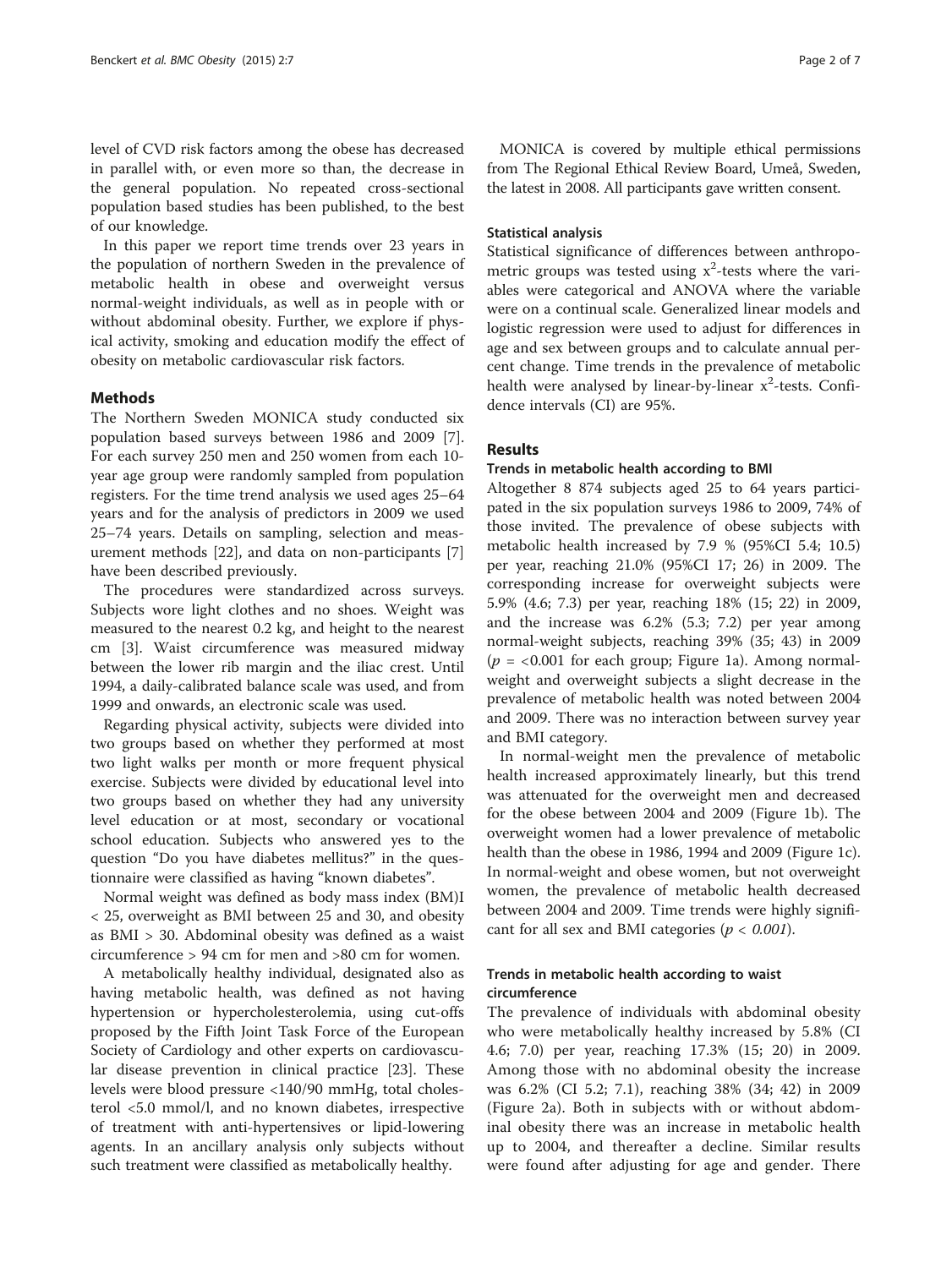<span id="page-2-0"></span>

was no interaction between survey year and abdominal obesity.

In men without abdominal obesity, the prevalence of metabolic health increased linearly, while in those with abdominal obesity an initial increase in metabolic health was attenuated after 1999 (Figure 2b). Among women with or without abdominal obesity the prevalence of metabolic health increased, reaching the highest level in 2004, and thereafter metabolic health decreased in 2009 (Figure 2c). Time trends were highly significant for all sex and waist circumference categories ( $p < 0.001$ ).

#### Anthropometric predictors of metabolic health in 2009

In 2009, 1719 men and women aged 25 to 74 years participated, 69% of those invited. The mean age for the group with metabolic health was 42 years, and it was 54 for those without metabolic health ( $p < 0.001$ ). Women had a 6.5%-units (1.9; 10) higher prevalence of metabolic health than men, 27.9 vs 21.9% ( $p = 0.004$ ). After adjusting for age, the odds ratio for metabolic health was 0.73 (0.58; 0.93), comparing men to women. The prevalence of metabolic health declined with age but increased in the oldest age group ( $p = <0.001$ , Figure [3](#page-3-0)).

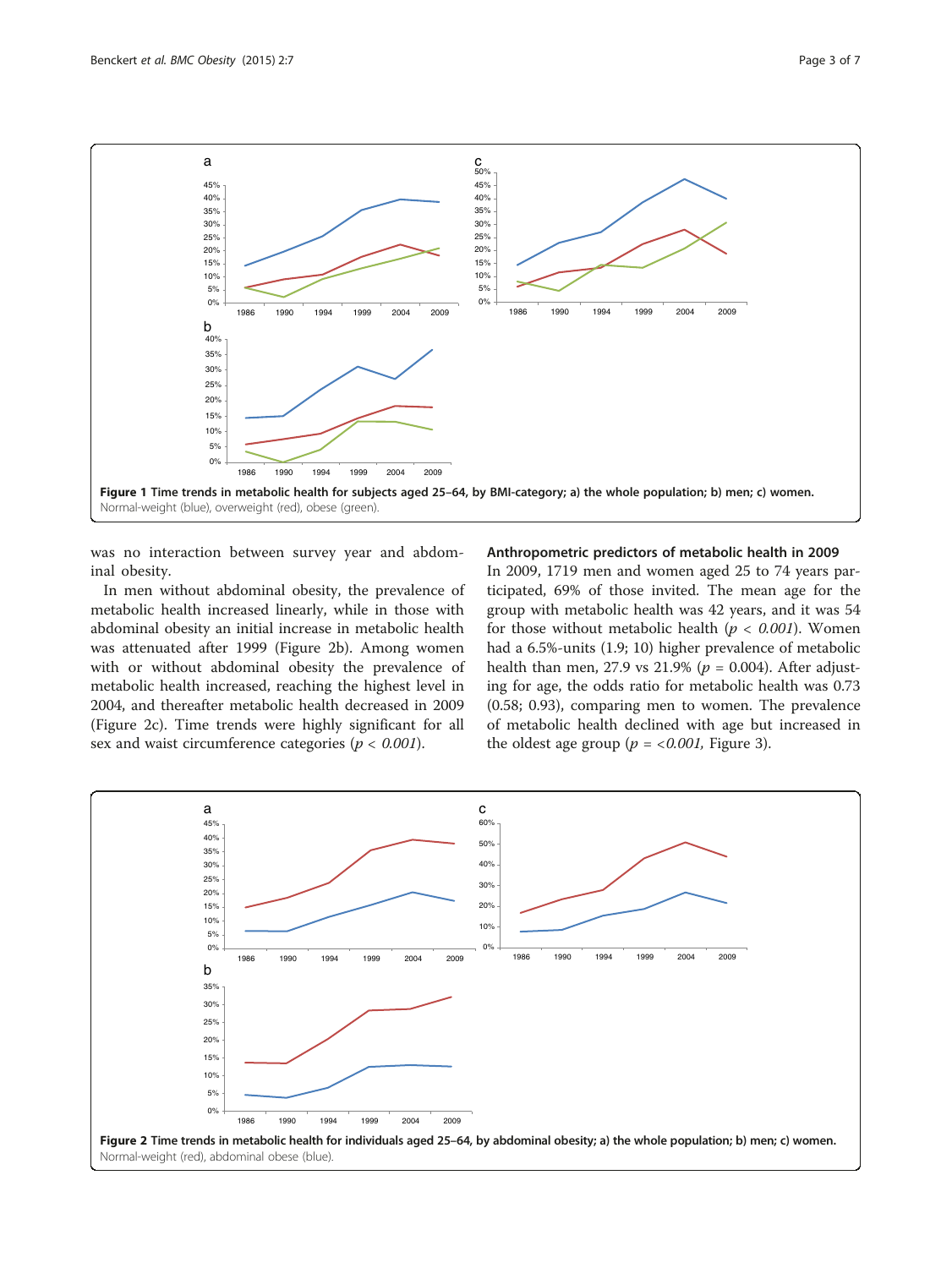<span id="page-3-0"></span>

Roughly one third of the subjects with normal weight had metabolic health while less than one fifth of those with overweight or obesity achieved metabolic health (Table 1). Adjusting for age and sex, the odds ratios for metabolic health were 0.54 (95%CI 0.41; 0.72) and 0.59 (95%CI 0.43; 0.82) for overweight and obese subjects, respectively, compared with normal-weight subjects. Further adjustment for smoking, physical activity and education level did not influence the estimates. Similar proportions and odds ratios were found when comparing those with or without abdominal obesity.

# Influence of lifestyle and socioeconomic status

Altogether 18.8% of the smokers in 2009 had metabolic health, compared with 25.8% of the non-smokers  $(p = 0.04)$ , a difference of 7.0%-units  $(0.4; 12)$ . Subjects with a university level education had 7.7%-units (3.1; 12) higher prevalence of metabolic health, 30.4% compared with 22.8% of those with a non-academic education (p = 0.001). These differences were no longer

significant after adjusting for age and sex. Of those that exercised once a week or more, 26.6% had metabolic health, compared with 19.5% of those who exercised less than once a week ( $p = 0.008$ ), a difference of 7.9%-units (2.7; 12). After adjusting for age and sex, exercising less than once a week was associated with 31% less probability of metabolic health (OR 0.69; CI 0.50; 0.92).

# Influence of treatment with lipid lowering agents or anti-hypertensives

Over the whole period 1986 to 2009, 10.0% of participants, 25 to 64 years, were treated with anti-hypertensives  $(n = 776)$ , lipid lowering drugs  $(n = 218)$  or both. In 2009, 23.7% of participants, 25 to 74 years, were treated with anti-hypertensives ( $n = 321$ ), lipid lowering drugs ( $n =$ 208) or both. Applying the previous definition of metabolic health but categorizing drug treated subjects as not metabolically healthy, irrespective of their blood pressure and cholesterol levels, all analyses were repeated. In general, all prevalence estimates were 2-5%-units lower. In 2009, the prevalence of metabolic health among women 25 to 74 years thus decreased from 27.9% to 24.8% and among men from 21.9% to 17.0%. The proportion metabolically healthy obese in 2009 using this definition was 15.8% compared to 19.8% with the original definition, corresponding estimates among overweight subjects were 13.1% vs 17.5% and among normal weight subjects 31.4 vs 34.6%.

### Discussion

We found a large improvement in metabolic health (defined as having a normal blood pressure, normal cholesterol and no known diabetes) between 1986 and

| Table 1 Prevalence of metabolic health in 2009 according to degreee of obesity in ages 25 to 74 years |  |  |  |
|-------------------------------------------------------------------------------------------------------|--|--|--|
|-------------------------------------------------------------------------------------------------------|--|--|--|

| Degree of obesity                        | Prevalence (%)<br>of metabolic<br>health (95% CI) | Odds ratio<br>(95% CI) | <b>Adjusting for</b><br>age and sex | Adjusting for age, sex, smoking,<br>education and physical activity |
|------------------------------------------|---------------------------------------------------|------------------------|-------------------------------------|---------------------------------------------------------------------|
| Obesity according to BMI                 |                                                   |                        |                                     |                                                                     |
| Normal weight                            | 34.6                                              | Reference category     | Reference category                  | Reference category                                                  |
| $(n = 694)$                              | (31; 38)                                          |                        |                                     |                                                                     |
| Overweight                               | 17.5                                              | 0.40                   | 0.54                                | 0.52                                                                |
| $(n = 651)$                              | (15; 21)                                          | (0.31; 0.52)           | (0.41; 0.72)                        | (0.39; 0.70)                                                        |
| Obesity                                  | 19.8                                              | 0.47                   | 0.59                                | 0.60                                                                |
| $(n = 359)$                              | (16; 24)                                          | (0.34; 0.62)           | (0.43; 0.82)                        | (0.43; 0.84)                                                        |
| Obesity according to waist circumference |                                                   |                        |                                     |                                                                     |
| No abdominal obesity                     | 35.1                                              | Reference category     | Reference category                  | Reference category                                                  |
| $(n = 930)$                              | (32; 39)                                          |                        |                                     |                                                                     |
| Abdominal obesity                        | 16.5                                              | 0.36                   | 0.52                                | 0.52                                                                |
| $(n = 774)$                              | (14; 19)                                          | (0.29; 0.46)           | (0.41:0.67)                         | (0.40; 0.67)                                                        |

Odds ratios and 95% confidence intervals (CI). P values for all comparisons <0.001.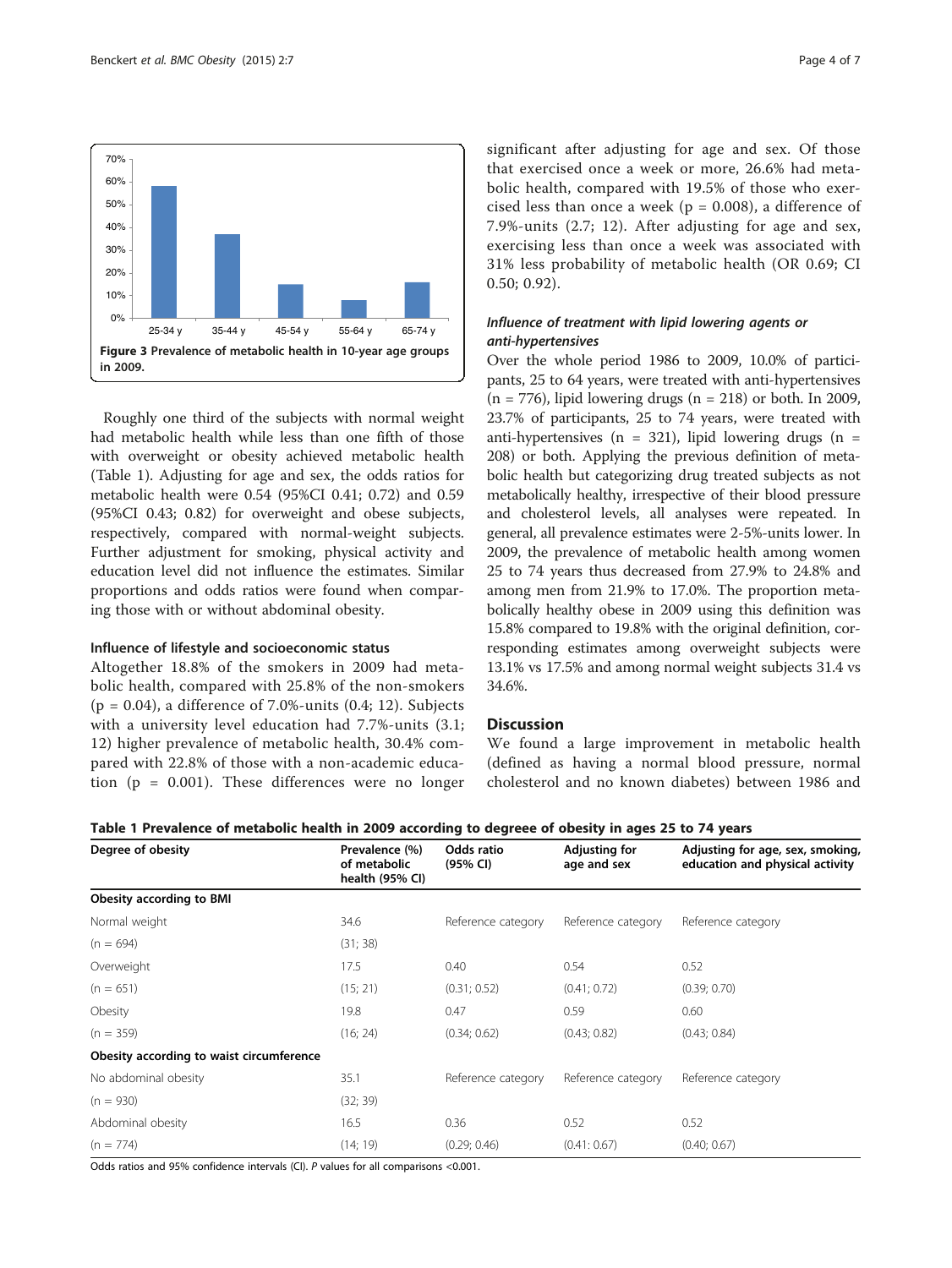2009 in all weight categories and in both men and women in the two northernmost counties of Sweden. However, women were generally healthier than men. The increase in metabolic health was attenuated after the turn of the millennium, and the trend was reversed after 2004 for normal- and overweight women and obese and overweight men. Notably we have not found any previous study reporting long-term trends in metabolic health in a well-defined population using a standardized methodology. As recently reviewed [[24\]](#page-6-0), there is no consensus on the definition of metabolic health among the obese. As our focus was to explore the impact of obesity on CVD risk we choose to rather use the well- validated risk factors systolic blood pressure, total cholesterol and absence of diabetes. A comparison of prevalence data with other studies is not possible as the 27 studies reviewed used 30 definitions of metabolic health and prevalence ranged between 6% and 75%, with strong age dependence.

The MONICA and NHANES studies [\[2,7](#page-6-0)] have shown decreasing CVD risk factors over many years, which are the underlying forces that drive the increase in metabolic health. Could the decreasing metabolic health from 2000 represent a new development and be related to changing diets such as the "low carb, high fat" diet which has received a great deal of attention? Thus, a long-term and very promising trend towards improved metabolic health among the obese seems to have been broken. The recently finished 2014 MONICA survey will possibly provide some answers.

In 2009, CVD risk factors still accumulated in overweight and obese subjects, more so in men than in women. This indicates that while a larger proportion of these subjects now are metabolically healthy, it is still detrimental for one's health to be overweight and obese, supporting finds from the Framingham and NHANES studies [\[2,12,25](#page-6-0)]. However, the larger improvement among the obese may help to explain the paradox of decreasing CVD while obesity increases.

Abdominal obesity was associated with a lower prevalence of metabolic health and higher prevalence of risk factors for CVD. Despite the fact that the subjects with abdominal obesity more than doubled their metabolic health over the 23-year observation period, from 6.4% to 17.3%, it was still half as common for them to be healthy, compared with those without abdominal obesity. Those without abdominal obesity were as metabolically healthy as the normal-weight individuals, and those with abdominal obesity had a similar prevalence of metabolic health as the overweight or obese individuals. As been reported in NHANES and other studies [\[26-28](#page-6-0)], abdominal obesity is a better predictor for unhealthiness, but we could not discern any significant difference in clustering of the three risk factors, hypertension, cholesterol and diabetes, between the methods of measuring obesity.

Interestingly, in 2009 the obese women had a greater prevalence of metabolic health than the overweight women, contrary to the expected pattern seen in men. This result may be driven by the higher cholesterol among overweight women compared with the obese, as cholesterol below 5.0 mmol/l was a criterion for metabolic health. However, we have also previously reported that between 2004 and 2009, waist circumference decreased and hip circumference increased among women in northern Sweden [\[3](#page-6-0)]. It is noteworthy that a protective effect of larger hip circumference adds considerably to the predictive value of waist circumference on incidence and mortality of CVD as pointed out in a recent systematic review [[29](#page-6-0)].

In 2009, those subjects with metabolic health had a mean age roughly 10 years younger than those without metabolic health. However, even among the youngest, less than 60% had metabolic health. In subjects aged 65 years or more, prevalence of metabolic health slightly increased compared to those 55–64 years of age. The explanation for this is unclear. Perhaps retired persons have more time for exercise and adopt a healthier lifestyle today and ignore the latest trends such as "the low carb, high fat diet". It is also possible that the health care system more actively diagnoses and treats hypertension and hyperlipidemia in the elderly. Younger individuals may be encouraged to change their lifestyle in lieu of treatment and may not succeed or have little contact with their health care center and therefore risk factors are not assessed.

Smoking was not associated with poorer metabolic health. However, other studies have shown smoking and obesity to have a synergistic effect on cardiovascular risk [[25\]](#page-6-0). With higher education it was more likely for an individual to be of normal weight and metabolically healthy, as is supported by two Swedish studies [\[9,30](#page-6-0)], which found that a higher education makes one less likely to be obese and thus more likely to be metabolically healthy. However, adjustment for age and sex abolished the difference between education groups, which supports the idea that life style and primary prevention in Sweden may not bias the socially disadvantaged as much as in other countries.

Subjects with regular physical exercise more often had metabolic health, although less exercise did not explain less metabolic health in obesity or overweight. In a recent study [[18](#page-6-0)] fitness was associated with metabolic health in the obese. Furthermore, fitness was shown to reduce cardiovascular mortality for overweight and obese individuals [[21](#page-6-0)]. Since we had no measure of fitness, we used the selfreported physical activity as a proxy, but still our findings corroborate those fitness studies.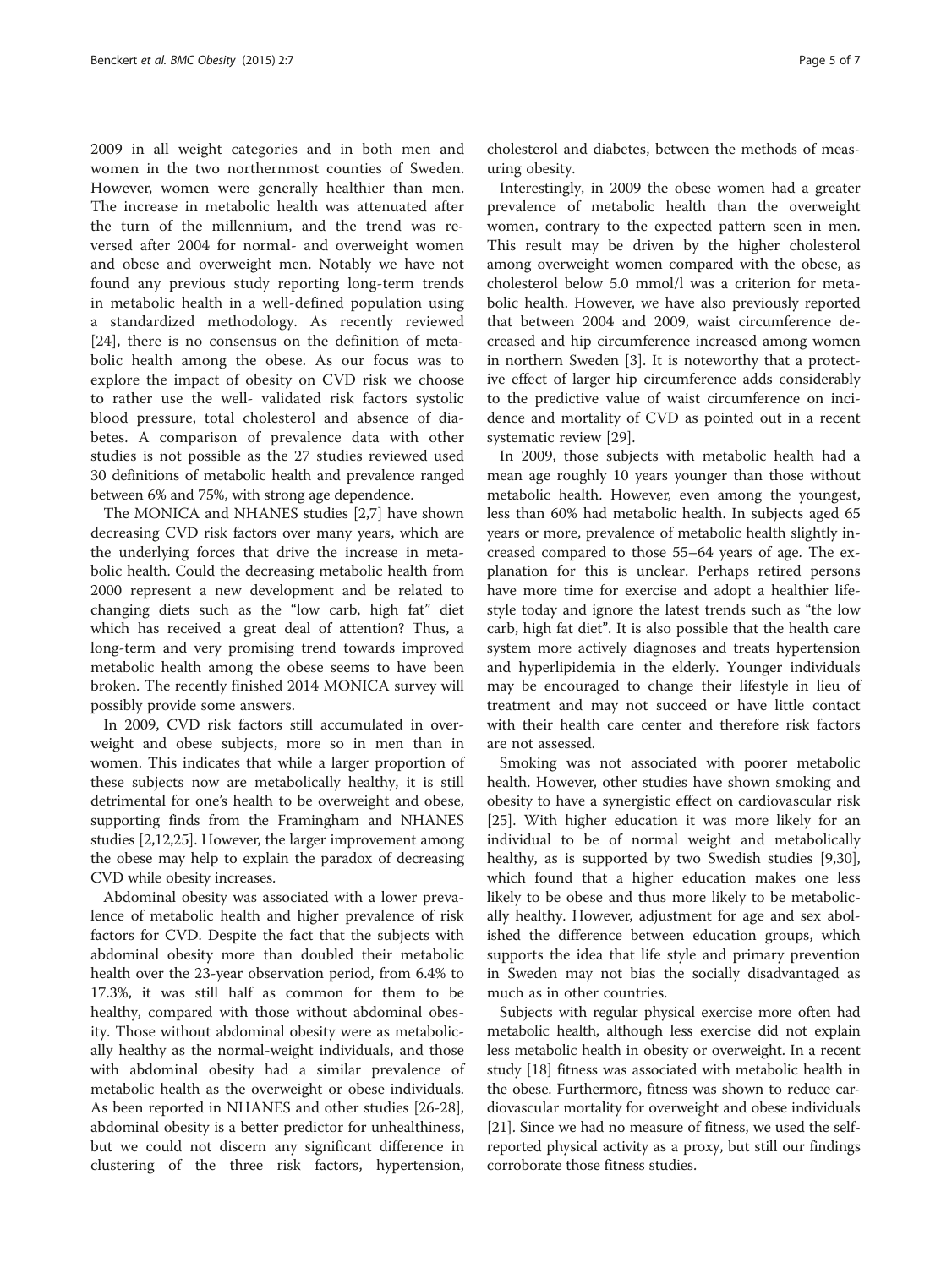#### <span id="page-5-0"></span>Strength and limitations

Self-reported weight and height are prone to bias [\[31](#page-6-0)], and while questionnaires can provide fairly valid estimates of known diabetes, parameters such as blood pressure, glucose, waist circumference and cholesterol need to be measured. Thus, a valid description and analysis of cardiovascular risk factors, diabetes and their relationship with obesity, on a population level must be based on a physical examination of a random sample, not only on postal questionnaires, which are a common instrument in public health research.

In the Northern Sweden MONICA study, a strict and uniform methodology has been used throughout the whole time period, from 1986 to 2009. Newer methods of analysis were adjusted after re-running older samples, and all anthropometric measurements were performed by trained staff using similar equipment and protocols. This provides a wealth of highly comparable data from an extended time period. Both internal and external validity is high, and it is possible to take common confounders such as socioeconomic status into consideration.

The major limitation of this study is a declining participation rate over the study period. This is most pronounced among the younger population and could present a problem with selection bias. Telephone interviews with the majority of the nonparticipants in the first three surveys (1986, 1990, 1994) showed that they were more likely to smoke (despite similar levels of education) and less likely to be obese or hypertensive than the participants. For the 2009 survey, nonparticipants were younger with lower education and a higher prevalence of diabetes and regular smoking. This may lead to the 2009 data painting an overly optimistic picture, as a higher prevalence of diabetes and smoking should lower the amount of metabolically healthy individuals.

Our definition of metabolic health is arbitrary but based on the most recent European guidelines for cardiovascular prevention, decided upon by all the relevant scientific organizations and systematic reviews [\[23](#page-6-0)]. We did not have data on triglyceride or HDL-cholesterol levels, which could have helped to further refine the concept of metabolic health but perhaps not adding much to estimating CVD risk. The variables used were those that form the basis for the cardiovascular risk score (SCORE) proposed by the European Society of Cardiology.

In the definition of metabolic health, treatment for the included risk factors was not taken into account. This could be called into question as treatment of these risk factors probably does not remove all the associated cardiovascular risk. Therefore, we performed an ancillary analysis by classifying treated subjects as not metabolically healthy even if their blood pressure and cholesterol levels were normal. The same general

pattern in associations persisted although the absolute levels were lower, most notably among the obese, as expected. This sensitivity analysis strengthens our findings. The dichotomization of reported physical activity may also be a too coarse and blunt instrument to measure and explore a complicated life style such as physical activity.

#### Conclusions

While the prevalence of overweight and obesity is increasing in the population of northern Sweden, we can for the first time report that a larger proportion within all weight groups are metabolically healthy over the 23 year observation period. Thus, the strength of obesity as a CVD risk factor may be attenuated [[15](#page-6-0)]. Frequent exercise may contribute to making obesity a more benign condition from a cardiovascular point of view. Surprisingly, being overweight was not substantially different from being obese or having abdominal obesity regarding metabolic health.

As the improvement in metabolic health is slowing down and even reversing for some groups, there is still cause for concern. In addition to traditional cardiovascular risk factors, assessment of cardiorespiratory fitness would be useful to risk stratify individuals with overweight and obesity. A comprehensive analysis of these variables would help in risk prediction and individualized advice and support in primary prevention of CVD and diabetes.

#### Competing interests

The authors declare that they have no competing interests.

#### Authors' contributions

ME conceived of the study, and participated in its design and coordination and helped to draft the manuscript. MB performed the statistical analysis and drafted the manuscript. SS and ML are responsible for the metabolic/ anthropometric substudies within MONICA and participated in the design of the study and the final manuscript. All authors read and approved the final manuscript.

#### Acknowledgements

The Northern Sweden MONICA Study is supported by the County Councils of Norrbotten and Västerbotten and the Joint Committee of County Councils in northern Sweden.

#### Author details

<sup>1</sup>Department of Public Health and Clinical Medicine, Sunderby Research Unit, Umeå University, Umeå, Sweden. <sup>2</sup>Department of Public Health and Clinical Medicine, Östersund Research Unit, Umeå University, Umeå, Sweden. <sup>3</sup>Department of Public Health and Clinical Medicine, Umeå University, Umeå Sweden.

#### Received: 12 September 2014 Accepted: 6 February 2015 Published online: 22 February 2015

#### References

1. Rosengren A, Eriksson H, Hansson PO, Svardsudd K, Wilhelmsen L, Johansson S, et al. Obesity and trends in cardiovascular risk factors over 40 years in Swedish men aged 50. J Intern Med. 2009;266(3):268–76.